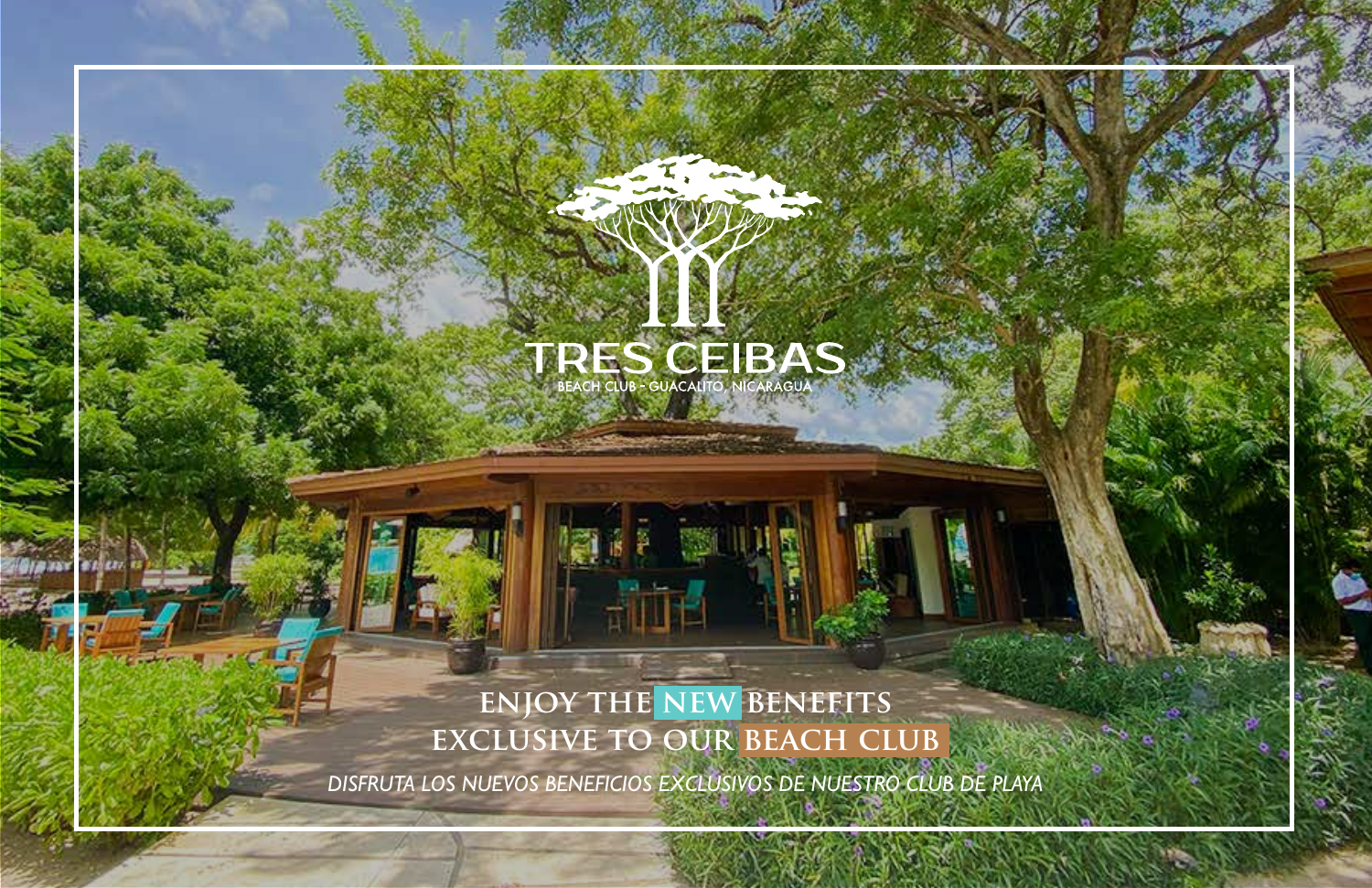

At Guacalito, we focus on you and your family. We want you to enjoy quality time here. We want you to build memorable memories during your stay with us. We are committed to you, our owners. We continuously improve our service to ensure your satisfaction.

*En Guacalito nos enfocamos en que usted y su familia disfruten de un tiempo de calidad. Es nuestro deseo que su estancia sea para construir recuerdos memorables, por ello trabajamos con mucha dedicación en la mejora continua del servicio para asegurar la satisfacción de ustedes, nuestros propietarios.*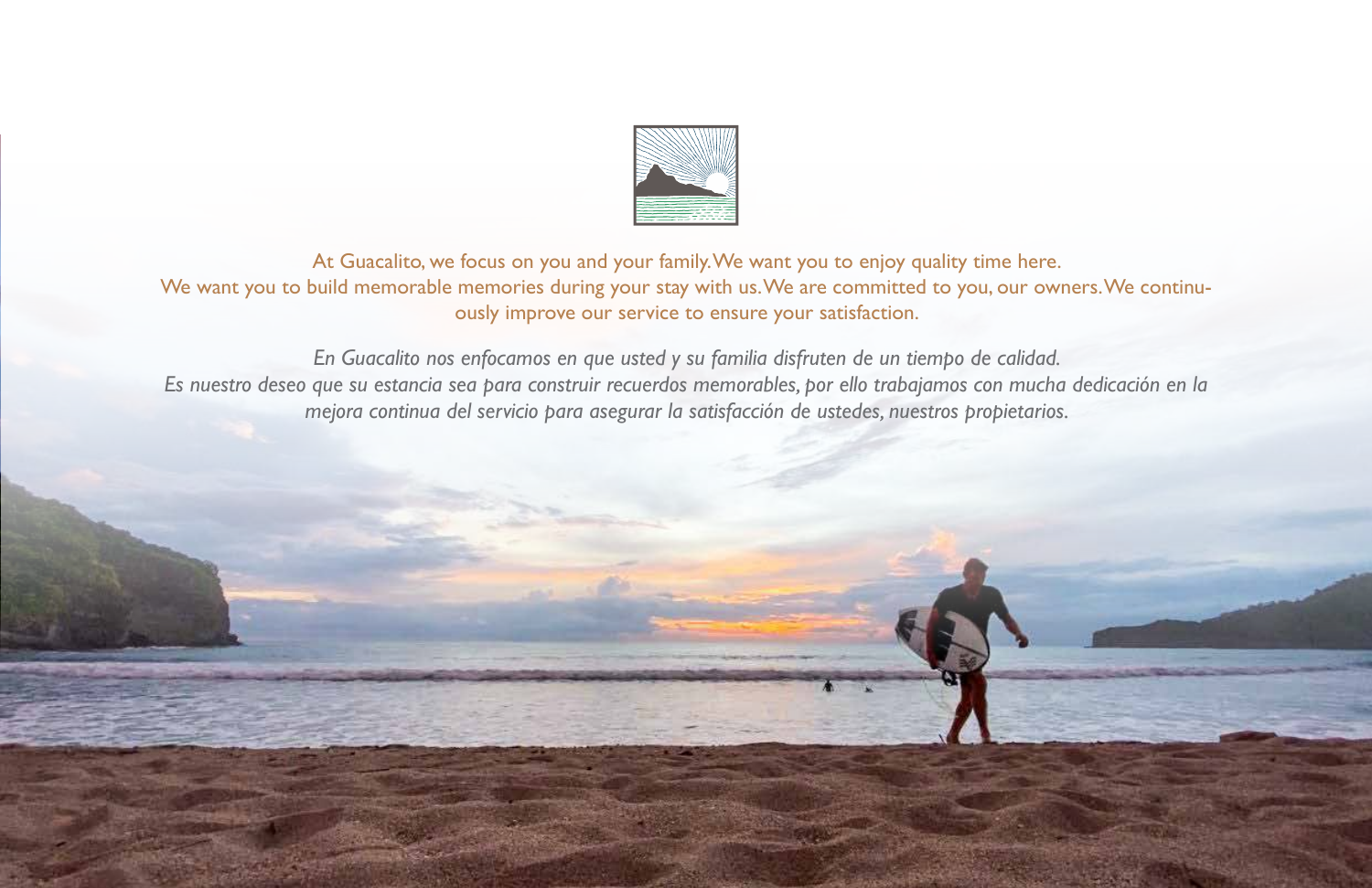





### COMMON AREAS *ÁREAS COMUNES*

We have installed natural clay Bio-Filters in the golf course (Holes 6 & 13), at the bar in Tres Ceibas Restaurant and Mukul's main Palapa.

We made changes to our gardens, maintained our furniture and woodwork, changed the palm roofs and improved the exterior lighting system.

Board games are available at the bar of Tres Ceibas.

#### You will also have balls and frisbees available at the sand volleyball court.

*Se instalaron Bio-Filtros de arcilla natural en el campo de golf (Hoyos 6 & 13), barra del Restaurante Tres Ceibas y Palapa principal en Mukul.* 

*Realizamos cambios en jardines, mantenimiento de mobiliario, mantenimiento de madera, cambios de techos de palma y mejoras en iluminación exterior.*

*Dispondrán de Juegos de mesa, ubicados en la barra del Tres Ceibas.* 

*En la cancha de voleibol de playa, siempre tendrán a su disposición balones y frisbees.*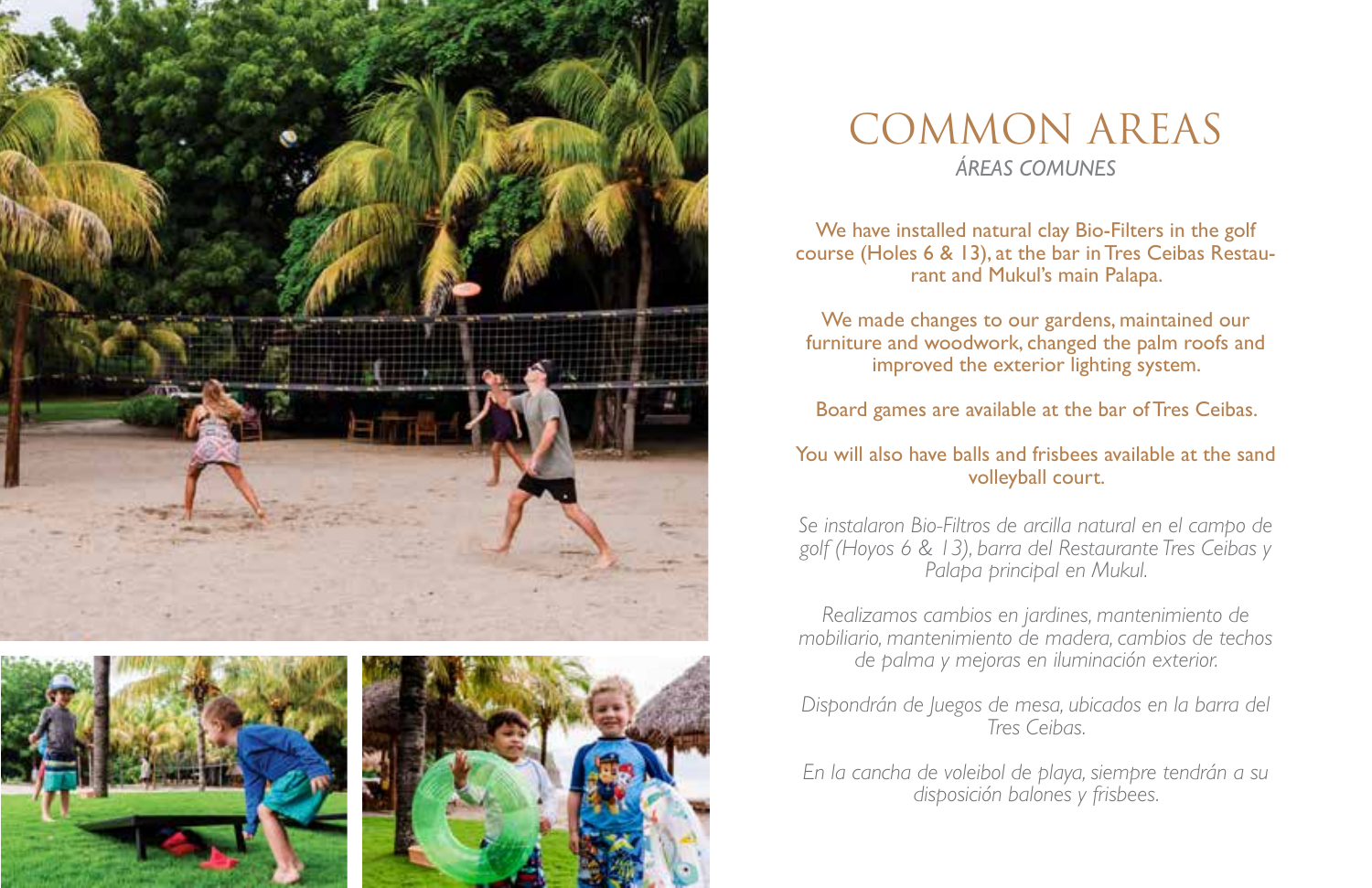## CEIBITA STORE

A new variety of everyday use items, garments and miscellaneous items are available. Browse our new virtual catalogue that is available at any moment and from any mobile device. Just click on this link and you are ready to browse.

*Nueva variedad en artículos de uso cotidiano, vestimenta y artículos varios.* 

*Explore el nuevo catálogo virtual, al cual podrá acceder en cualquier momento y desde la facilidad de sus dispositivos móviles. ¡Solo hagan clic a este enlace y listo!*

#### **https://www.guacalitodelaisla.com/ceibita-store**

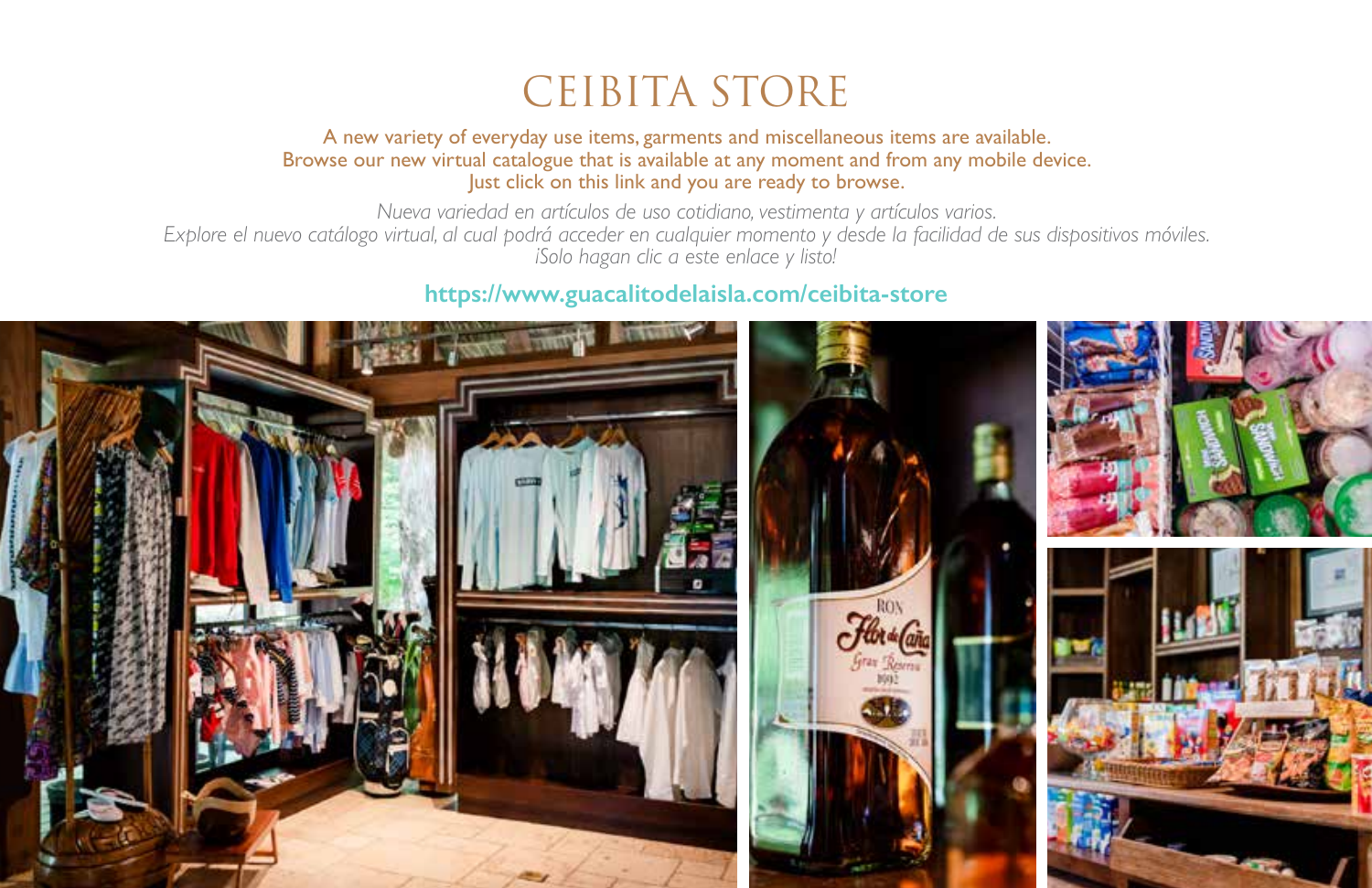## RESTAURANT

Satisfaction surveys have taken place. The surveys have helped us identify your preferences to improve our menu options, service and attention.

On weekends from 3:00-5:00 pm, we have a special supplement for the little ones: popcorn and cotton candy.

We have increased our personnel in the kitchen and public areas to better serve you during breakfast on the weekends and dinner time extended hours during weekdays.

The Menu at Tres Ceibas is updated. We invite you to explore our new dishes, just click on the link:

*Se implementan encuestas de satisfacción con las que hemos logrado identificar y mejorar opciones en el menú, servicio y atención.* 

*Para los más pequeños y en horario de fin de semana entre 3:00-5:00 pm tendremos como complemento especial palomitas de maíz y algodones de azúcar.* 

*Se ha reforzado el personal en cocina y áreas públicas, esto con el propósito de poder atenderles durante el servicio de desayuno, disponible los fines de semana, y en días de semana para cubrir cenas en horario extendido.*

*El Menú de Tres Ceibas ha sido actualizado. Te invitamos a explorar nuestros nuevos platillos; al hacer clic en el siguiente enlace:*

https://www.guacalitodelaisla.com/menu-tres-ceibas

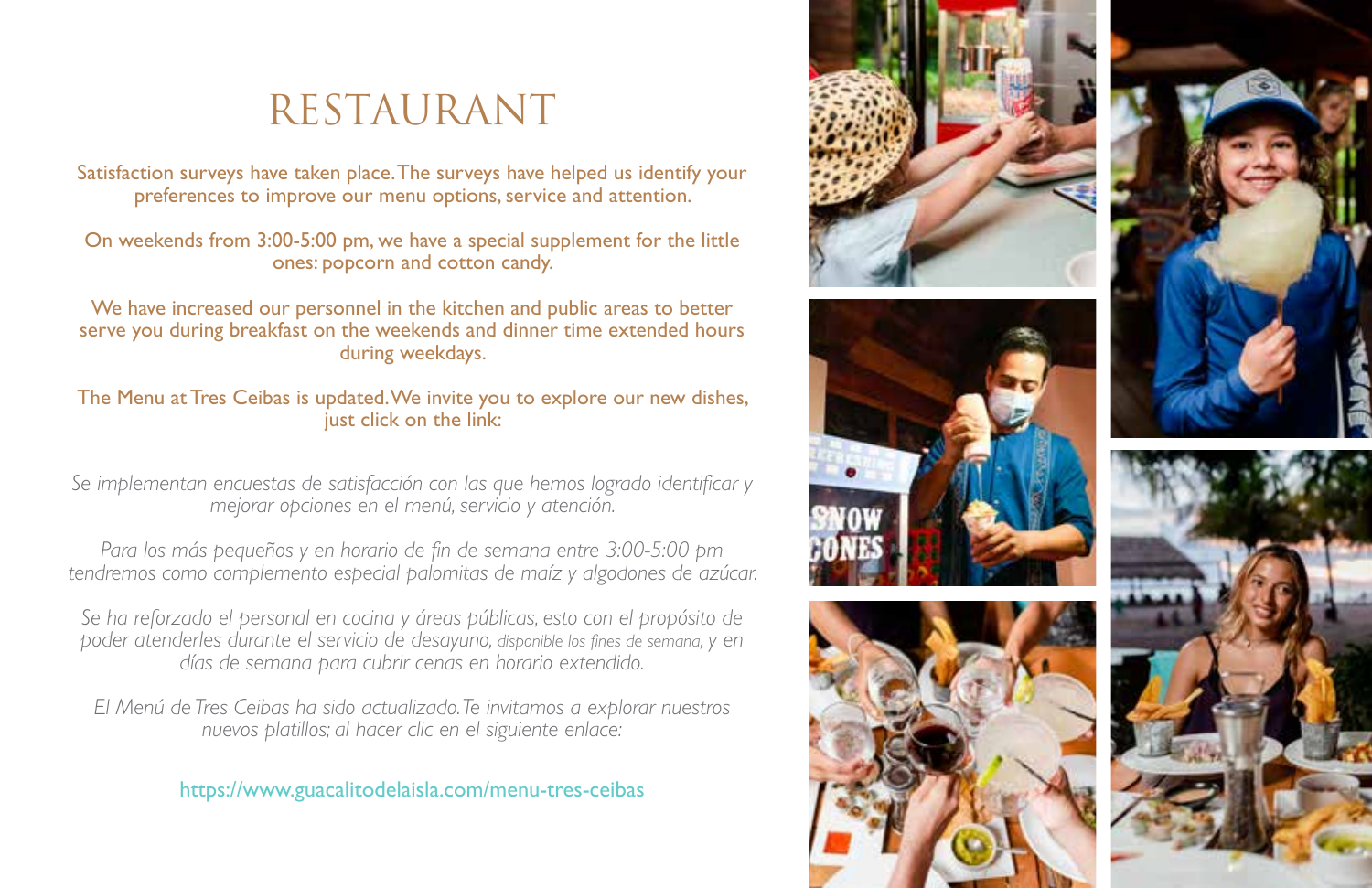





## EXCLUSIVITY

#### *EXCLUSIVIDAD*

To keep and strengthen the exclusivity of the Private Club, we decided to eliminate the Day Pass and Surf Pass. Non Owners that have been our historical visitors are in a previously approved list. The list was approved by the General Direction Office and entitles them to continue visiting if they make reservations ahead of time in the restaurant or tee-times in the golf course.

During the entire year, regardless of the season, the first row is reserved for owners. As a supplement to the club, you will have at your disposal when you visit us in your palapa the following amenities:

Personalized attention by our staff members, Dry towels, Cold water stations and natural on season fruit juices\*

\**Natural juices: The first two pitchers have no cost. Refills available at a special price..*

*Para mantener y fortalecer la exclusividad del Club Privado hemos decidido eliminar el Day Pass y Surf Pass. Para todo aquel que no sea Propietario, la Dirección General ha aprobado una lista de visitantes históricos y repetitivos. Los cuales podrán visitar siempre y cuando realicen reservas de restaurante o tee-times en campo de golf.* 

*Durante todo el año y sin importar temporada, toda la primera fila estará reservada para Propietarios. Cuando nos visite en su palapa, complemento del Club, tendrá las siguientes amenidades:*

> *Atención personalizada de nuestro staff Toallas secas Estación de agua fría y jugos\* naturales frescos de temporada*

*\*Jugos naturales: Las primeras dos jarras complementarias. Relleno de jarra de jugo a precio especiales.*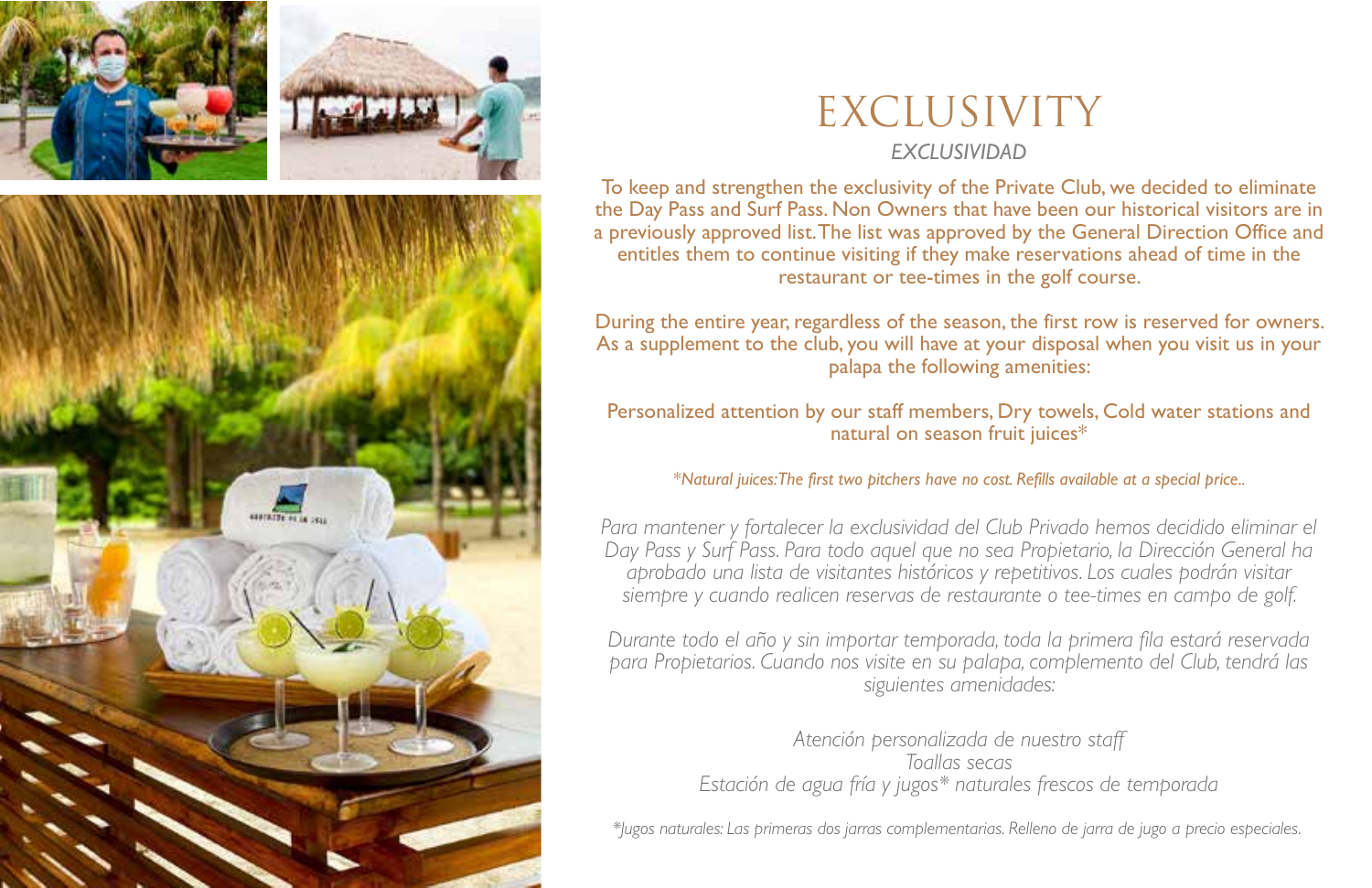

FOR INQUIRIES AND RESERVATIONS:

*PARA CONSUILTAS Y RESERVACIONES:*

**+(505) 8462 0247**